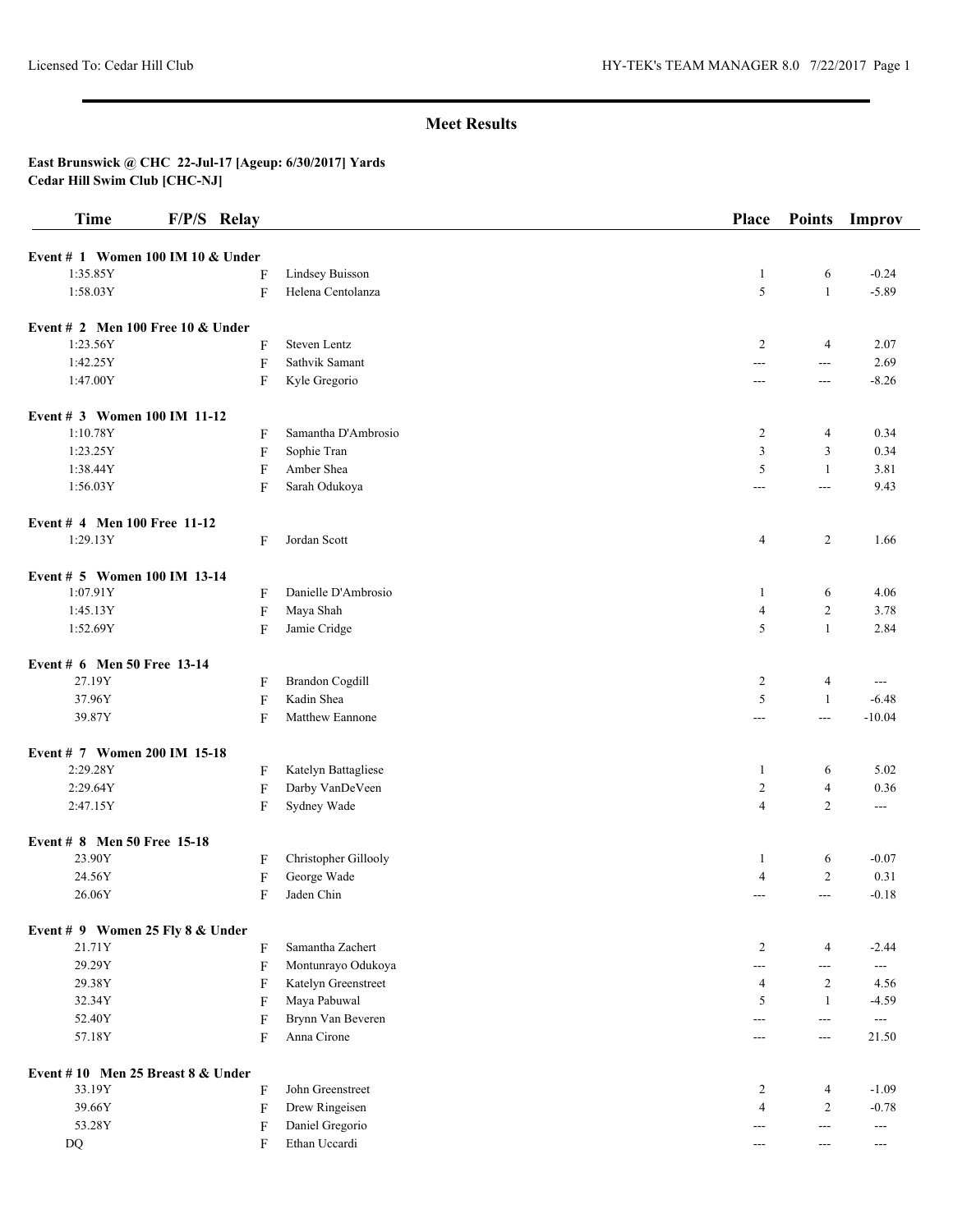| <b>Time</b>                       | F/P/S Relay               |                      | Place          | <b>Points</b>  | Improv              |
|-----------------------------------|---------------------------|----------------------|----------------|----------------|---------------------|
| Event #11 Women 50 Fly 9-10       |                           |                      |                |                |                     |
| 1:04.56Y                          | F                         | Emily Cogdill        | $\overline{4}$ | 2              | ---                 |
|                                   |                           |                      |                |                |                     |
| Event #12 Men 50 Breast 9-10      |                           |                      |                |                |                     |
| 52.03Y                            | F                         | Matthew Eannone      | $\overline{2}$ | $\overline{4}$ | $-1.32$             |
| 59.41Y                            | F                         | Sathvik Samant       | $\overline{4}$ | $\sqrt{2}$     | $-0.48$             |
| 1:15.35Y                          | F                         | Kaysan Shea          | 5              | $\mathbf{1}$   | 0.82                |
| Event #13 Women 50 Fly 11-12      |                           |                      |                |                |                     |
| 33.03Y                            | F                         | Samantha D'Ambrosio  | $\overline{c}$ | $\overline{4}$ | $-0.11$             |
| 34.47Y                            | $\boldsymbol{\mathrm{F}}$ | Alisa Dovbnya        | $\mathfrak z$  | $\mathfrak{Z}$ | 1.66                |
| 44.66Y                            | ${\rm F}$                 | Raina Desai          | 5              | $\mathbf{1}$   | $-1.34$             |
| Event #14 Men 50 Breast 11-12     |                           |                      |                |                |                     |
| 41.66Y                            | F                         | Scott Lentz          | 3              | 3              | 0.32                |
| 1:17.75Y                          | F                         | Arun Pabuwal         | $\sqrt{5}$     | $\mathbf{1}$   | $---$               |
| Event #15 Women 100 Fly 13-14     |                           |                      |                |                |                     |
| 1:06.15Y                          | F                         | Danielle D'Ambrosio  | $\mathbf{1}$   | 6              | 0.58                |
| 1:26.53Y                          | $\mathbf{F}$              | Alison Buisson       | $\overline{4}$ | $\overline{c}$ | 4.93                |
| Event #16 Men 100 Breast 13-14    |                           |                      |                |                |                     |
| 1:07.65Y                          | F                         | Ryan VanDeVeen       | $\mathbf{1}$   | 6              | $-0.03$             |
| 1:48.28Y                          | F                         | Michael Eannone      | $\sqrt{5}$     | $\mathbf{1}$   | $\qquad \qquad - -$ |
| 1:52.56Y                          | F                         | Kadin Shea           | $\overline{a}$ | $\overline{a}$ | $-22.75$            |
|                                   |                           |                      |                |                |                     |
| Event #17 Women 100 Fly 15-18     |                           |                      |                |                |                     |
| 1:08.75Y                          | F                         | Darby VanDeVeen      | $\mathbf{1}$   | 6              | $-0.10$             |
| 1:12.47Y                          | F                         | Eloise Meek          | $\overline{2}$ | $\overline{4}$ | 3.45                |
| Event #18 Men 100 Breast 15-18    |                           |                      |                |                |                     |
| 1:06.82Y                          | F                         | George Wade          | $\overline{2}$ | $\overline{4}$ | 0.41                |
| 1:12.32Y                          | F                         | Jaden Chin           | $\mathfrak z$  | $\mathfrak{Z}$ | 0.67                |
| 1:15.54Y                          | $\boldsymbol{\mathrm{F}}$ | <b>Timothy Kurtz</b> | $\overline{4}$ | $\overline{2}$ | ---                 |
| Event #19 Women 25 Free 8 & Under |                           |                      |                |                |                     |
| 18.41Y                            | F                         | Samantha Zachert     | $\overline{c}$ | $\overline{4}$ | $-0.97$             |
| 19.60Y                            | $\boldsymbol{\mathrm{F}}$ | Katelyn Greenstreet  | $\mathfrak z$  | $\mathfrak{Z}$ | 0.32                |
| 23.97Y                            | $\boldsymbol{\mathrm{F}}$ | Montunrayo Odukoya   | $\sqrt{5}$     | $\mathbf{1}$   | $-1.45$             |
| 26.28Y                            | F                         | Macy Uccardi         | $\overline{a}$ | $\overline{a}$ | $-0.60$             |
| 33.35Y                            | $\boldsymbol{\mathrm{F}}$ | Tara Cirone          | ---            | $\overline{a}$ | 3.26                |
| 34.41Y                            | F                         | Maya Pabuwal         | $---$          | $\overline{a}$ | 7.70                |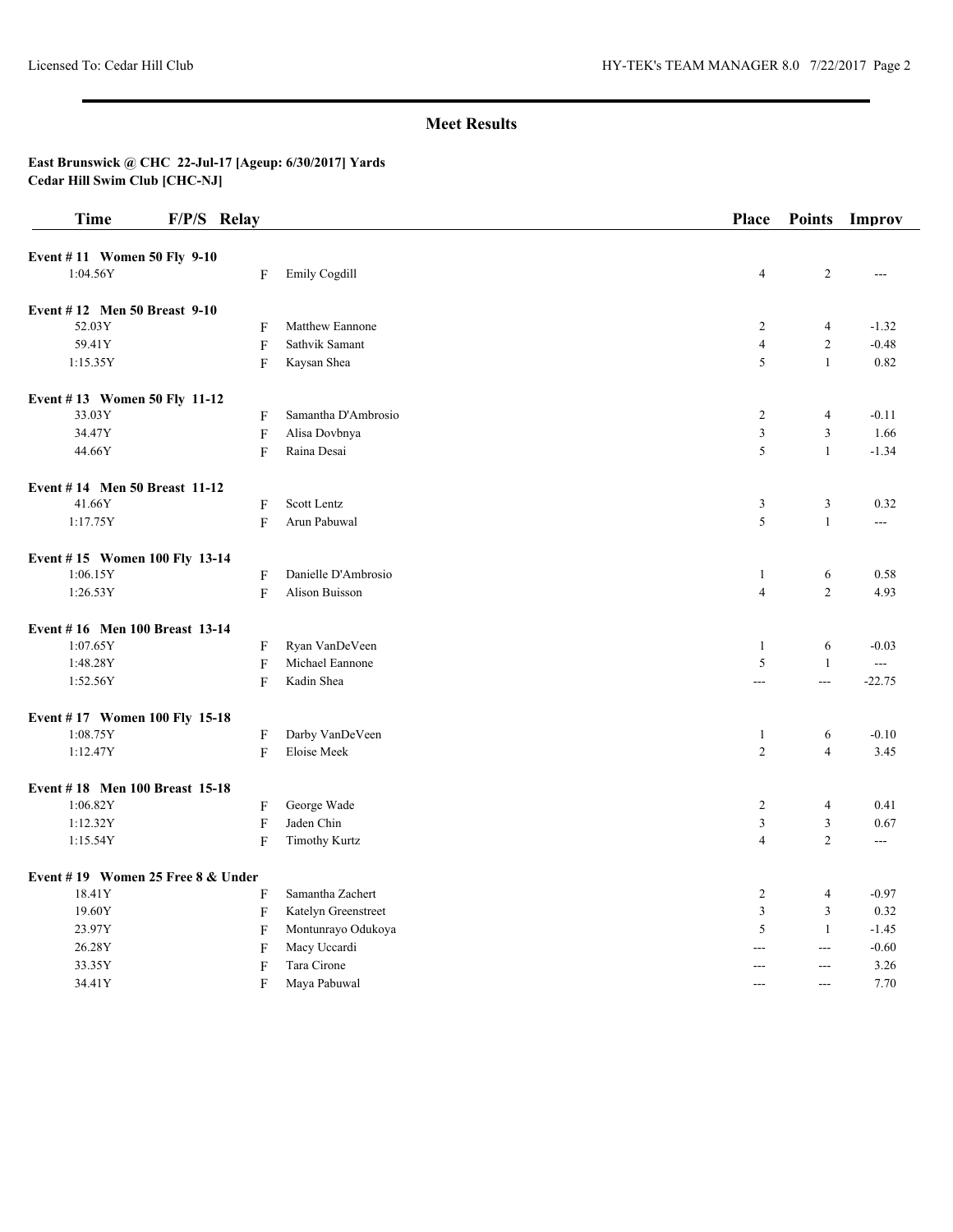| <b>Time</b>                       | F/P/S Relay               |                        | Place               | <b>Points</b>            | Improv        |
|-----------------------------------|---------------------------|------------------------|---------------------|--------------------------|---------------|
| Event #20 Men 25 Back $8 &$ Under |                           |                        |                     |                          |               |
| 24.03Y                            | $\boldsymbol{\mathrm{F}}$ | Miles Williamson       | -1                  | 6                        | $-3.14$       |
| 30.37Y                            | $\boldsymbol{\mathrm{F}}$ | Ayden Raju             | 3                   | 3                        | $-0.35$       |
| 31.96Y                            | F                         | Joseph Cridge          | $\overline{4}$      | $\overline{2}$           | $-0.25$       |
| 36.00Y                            | F                         | Gabe Meta              | $---$               | $- - -$                  | 2.48          |
| 40.28Y                            | F                         | John Greenstreet       | ---                 | $\overline{a}$           | $-4.97$       |
| 44.06Y                            | F                         | <b>Austin Outcalt</b>  | ---                 | $---$                    | $-9.93$       |
| 55.31Y                            | F                         | Luca Meta              | $---$               | $--$                     | $-13.22$      |
| 1:07.78Y                          | $\boldsymbol{\mathrm{F}}$ | Joe Cirone             | ---                 | $--$                     | 12.16         |
| 1:17.94Y                          | F                         | Nicholas D'Ambrosio    | $---$               | ---                      | $---$         |
| Event #21 Women 50 Free 9-10      |                           |                        |                     |                          |               |
| 37.41Y                            | F                         | Lindsey Buisson        | 3                   | 3                        | 0.66          |
| 48.03Y                            | F                         | Helena Centolanza      | 5                   | $\mathbf{1}$             | ---           |
| 50.65Y                            | $\boldsymbol{\mathrm{F}}$ | Emily Cogdill          | $\qquad \qquad -$   | $\sim$ $\sim$            | $-1.93$       |
| Event #22 Men 50 Back 9-10        |                           |                        |                     |                          |               |
| 43.00Y                            | F                         | <b>Steven Lentz</b>    | 1                   | 6                        | 2.13          |
| 1:01.47Y                          | $\boldsymbol{\mathrm{F}}$ | Kyle Gregorio          | $\overline{4}$      | $\overline{2}$           | 0.14          |
| 1:09.25Y                          | F                         | Kaysan Shea            | 6                   | $\frac{1}{2}$            | 1.37          |
| Event #23 Women 50 Free 11-12     |                           |                        |                     |                          |               |
| 28.75Y                            | F                         | Alisa Dovbnya          | -1                  | 6                        | 0.56          |
| 32.97Y                            | $\boldsymbol{\mathrm{F}}$ | Sophie Tran            | 3                   | $\mathfrak z$            | $-1.03$       |
| 40.00Y                            | F                         | Alexandra Gregorio     | 5                   | $\mathbf{1}$             | $\sim$ $\sim$ |
| 43.16Y                            | F                         | Jamie Cridge           | $---$               | $- - -$                  | 2.74          |
| Event #24 Men 50 Back 11-12       |                           |                        |                     |                          |               |
| 42.43Y                            | F                         | Scott Lentz            | 3                   | 3                        | 0.30          |
| 49.13Y                            | $\boldsymbol{\mathrm{F}}$ | Jordan Scott           | $\overline{4}$      | $\overline{2}$           | $\frac{1}{2}$ |
| 56.47Y                            | $\boldsymbol{\mathrm{F}}$ | Nicholas Drake         | 5                   | $\mathbf{1}$             | 7.48          |
| DQ                                | F                         | Aj Van Beveren         | $---$               | $--$                     | $---$         |
| Event #25 Women 100 Free 13-14    |                           |                        |                     |                          |               |
| 1:07.59Y                          | F                         | <b>Alison Buisson</b>  | 2                   | 4                        | 2.06          |
| 1:28.79Y                          | F                         | Amber Shea             | $\overline{4}$      | $\overline{c}$           | 1.58          |
| 1:33.37Y                          | F                         | Maya Shah              | ---                 | $\overline{a}$           | $-0.14$       |
| Event #26 Men 100 Back 13-14      |                           |                        |                     |                          |               |
| 1:04.00Y                          | F                         | Ryan VanDeVeen         | ---                 | $---$                    | 0.61          |
| 1:05.91Y                          | F                         | <b>Brandon Cogdill</b> | $\overline{c}$      | $\overline{4}$           | 1.30          |
| Event #27 Women 100 Free 15-18    |                           |                        |                     |                          |               |
| 58.59Y                            | F                         | Katelyn Battagliese    | 1                   | 6                        | $--$          |
| 1:04.13Y                          | F                         | Eloise Meek            | $\mathfrak{Z}$      | $\mathfrak{Z}$           | 1.85          |
| 1:11.66Y                          | F                         | Sydney Wade            | 5                   | $\mathbf{1}$             | ---           |
| 1:13.72Y                          | F                         | Zoe Hack               | $\qquad \qquad - -$ | $\hspace{0.05cm} \ldots$ | 3.03          |